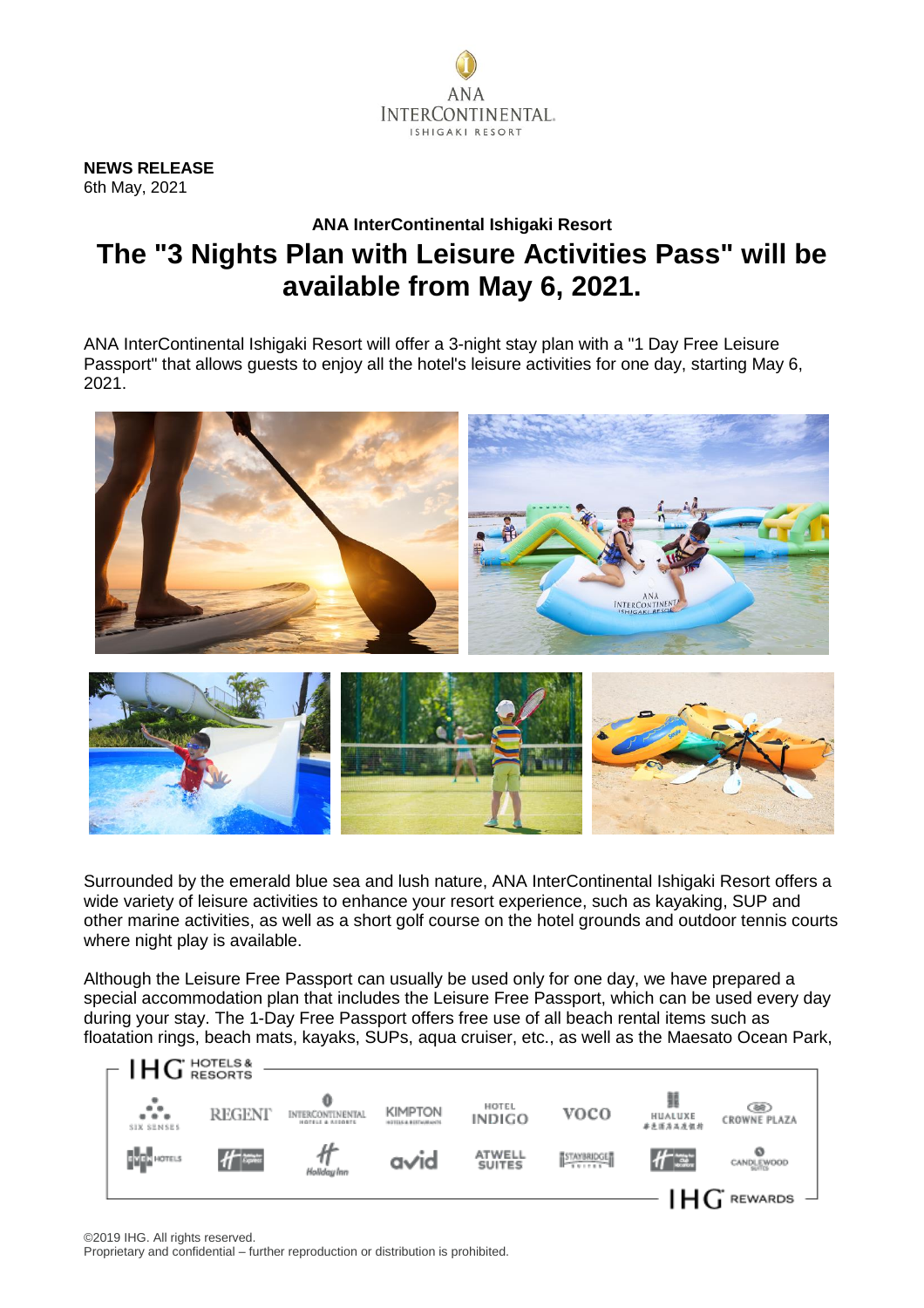

a marine sports facility. The Maesato Golf Course is the only golf course in Ishigaki Island, carefully maintained by our resident greenkeeper, and the outdoor tennis courts available until 9:00 p.m. are also free of charge.

In Ishigaki Island, where the summer season has arrived earlier than any other place in Japan, please enjoy the ANA InterContinental Ishigaki Resort's resort activities ahead of the summer season with the 1 Day Free Passport plan that allows you to fully enjoy your stay at the resort.



Maesato Golf Course, the most authentic short course in Ishigaki Island, is located within the hotel grounds.

Outline of the "3-Night Stay Plan with Free Passport to Fully Enjoy Activities" **Plan:** [Enjoy the resort] Includes a one-day free pass for the leisure passport to enjoy marine and field activities (breakfast included) **Campaign period:** Tuesday, June 1, 2021 – Thursday, September 30, 2021 **Available dates for reservations:** Thursday, May 6, 2021 - Thursday, September 30, 2021 **Reservation site:**

<https://www.anaintercontinental-ishigaki.jp/ja/leisure-passport-plan/>

Facilities and activities that can be used with the 1Day Free Passport

Maesato Ocean Park, various beach rentals, tennis courts, Maesato Golf Course

\*Free Passport is valid only on the day of issue.

\*The quantity of rental items is limited.

\*In the case that all activities are cancelled due to stormy weather, the tickets will be exchanged for hotel credit that can be used throughout the resort.

**About ANA InterContinental Ishigaki Resort:** ANA InterContinental Ishigaki Resort boasts 458 guest rooms and has a prime location on Ishigaki Island, with convenient access to Painushima International Airport (20 min) and Yaeyama Ferry Terminal (5 min). In July 2020, ANA InterContinental Ishigaki Resort went in to expansion and transformed into a luxury resort with five buildings, nine restaurants and bars, four banquet and conference facilities, and four swimming pools (indoor and outdoor) on a vast site totaling 31 hectares